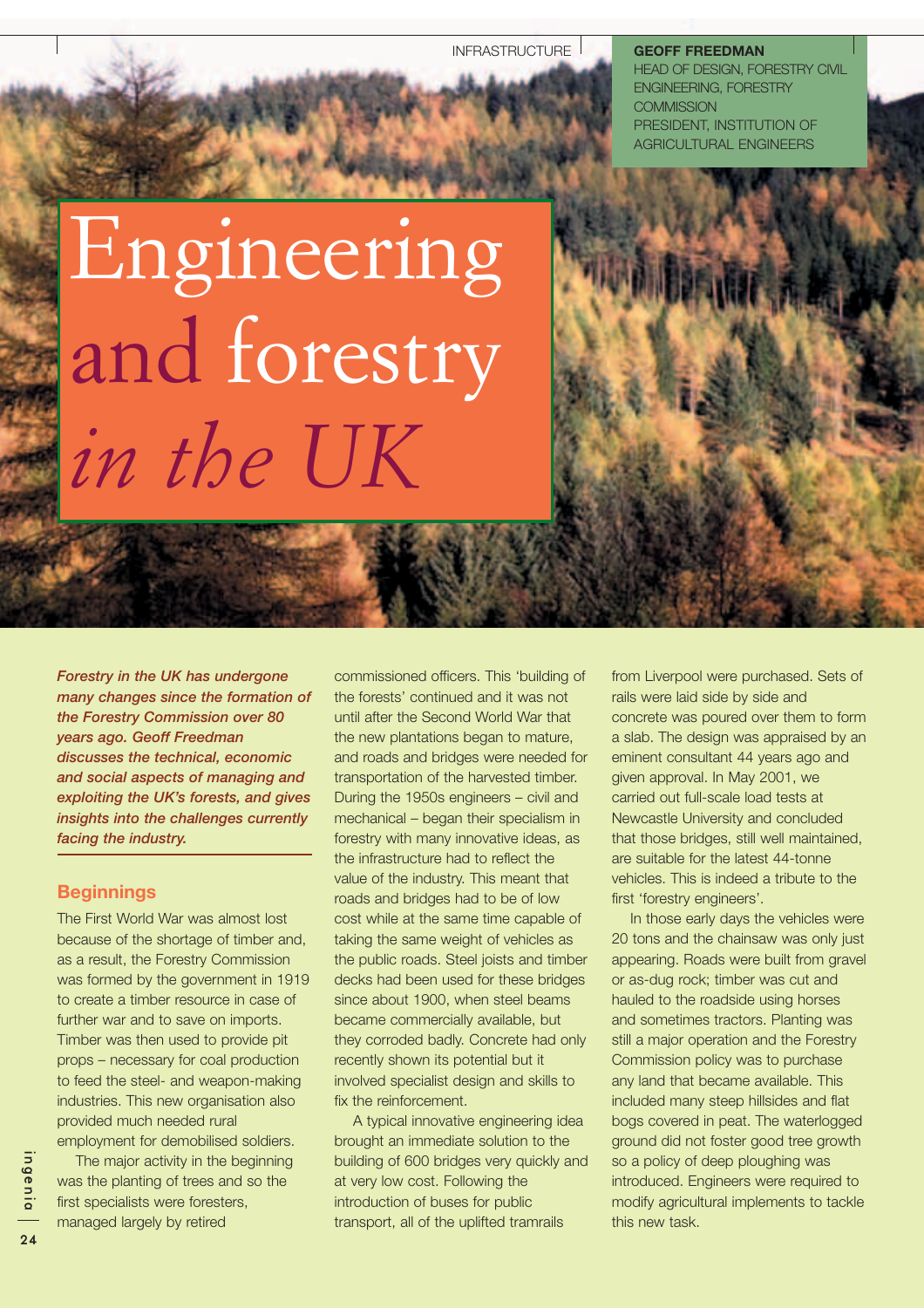

**Forest cover in Great Britain. Forests cover 2.5 million hectares, or 11% of the land area. 61% is coniferous and 39% broadleaves.**

## **Specialist machinery arrives**

During the 1960s mechanical engineering development moved fast and specialist machinery began to appear from abroad for moving timber across virgin ground. Concrete had become more sophisticated and 300 bridges were built using pre-stressed concrete. Road vehicles were becoming bigger and axle loads were increasing, so that roads began to need design rather than being built by rule of thumb. Engineers were suddenly essential for efficient forest operations.

During the 1970s, purpose-built forwarders arrived from Scandinavia (forwarders are the vehicles that pick up cut logs from the harvesting site and transport them to the forest roadside); this transformed the economics of forestry. Engineers were required to modify these machines for UK use on soft ground and a network of sophisticated specialist workshops was

The material contained within the map above has been reproduced from Ordnance Survey Digital Data with the permission of the Controller of Her Majesty's Stationery Office. Crown Copyright Reserved

built around the country to adapt, service and maintain this hydraulically driven equipment. Road vehicles had now reached 38 tons and roads had to be built to accommodate them. The same developments continued during the 1980s but, in addition, the specialised harvester (the machines that fell, trim and cut trees) began to arrive.

# **Recognition and policy-making**

During the 1980s, a need was seen for forestry engineers to be recognised as specialists working within the agricultural industry and so the Forestry Engineering Group (FEG) was born, as a specialist group within the Institution of Agricultural Engineers (IAgrE). To date, we have held about 20 major conferences and are responsible for approximately 200 papers representing the thinking of

the industry in the UK. Many industry advances have been helped along through FEG Symposia and much knowledge has been

disseminated to smaller units in the industry. This was important because during the 1980s the private sector, encouraged by government tax breaks, began to grow significantly and now comprises 50% of production forestry in the UK. Today FEG is still the only professional body representing engineering in forestry in the UK.

During the 1990s, government policy regarding the primary aims of public-sector forestry gradually changed, from simply providing a timber resource to increasing the social and recreational benefits of forestry combined with the environmental benefits that trees provide. Engineers have therefore taken on new remits to help fulfil the policies of multi-purpose forestry, for example:

- equipment must now minimise ground damage;
- ploughing is now outlawed;
- runoff from roads cannot enter drains directly;
- roads must not scar a hillside;
- bridges must not pollute the aesthetic or the river;
- treetop walks and visitor centres are seen as better value than commercial forestry.



**Types of forest in Great Britain**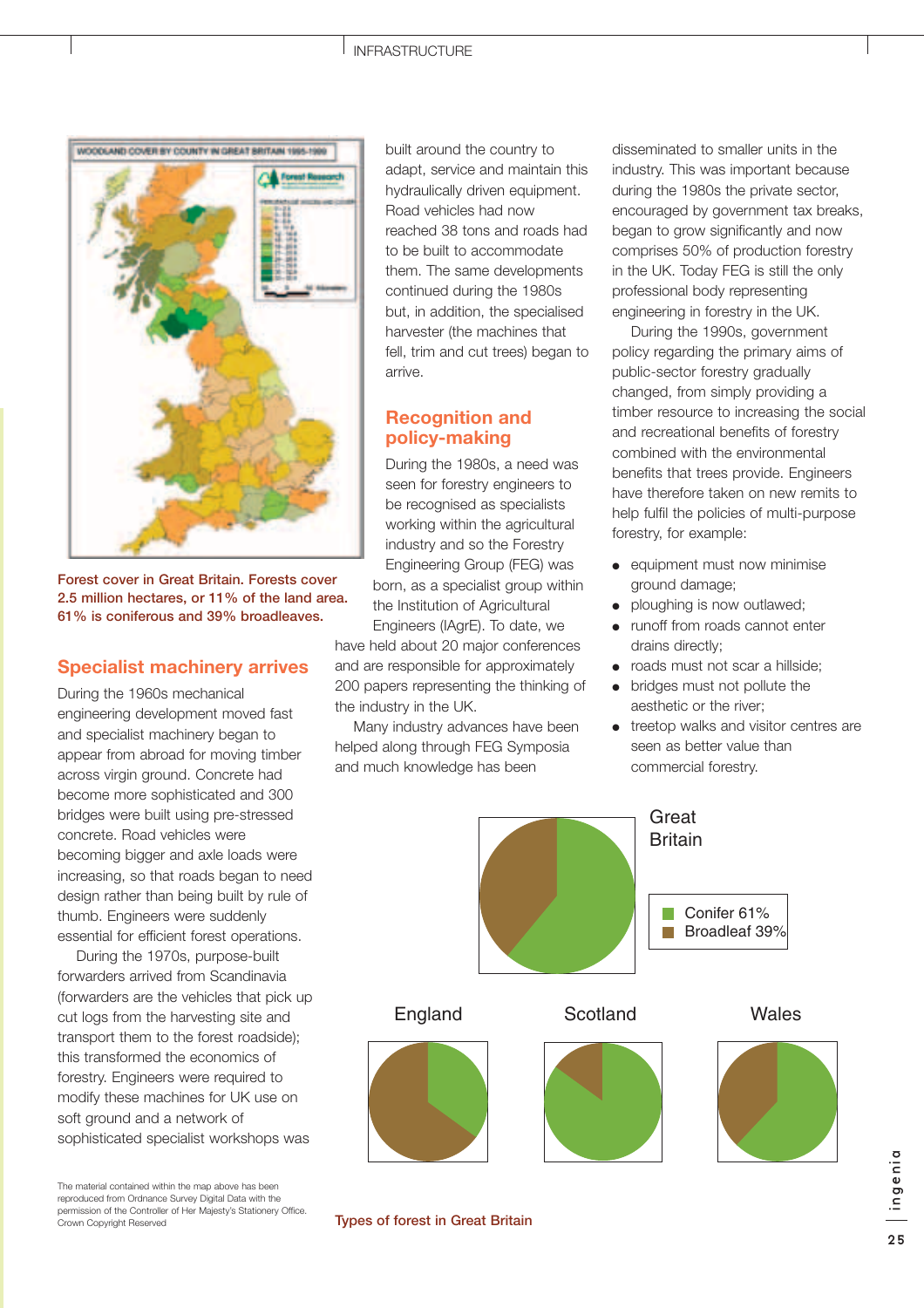

**Compacting a forest road to provide a smooth sealed surface**



**It is important to keep forest roads well graded.**

## **Transport challenges**

The industry is changing and facing new challenges. The 44-tonne vehicles are now well catered for in the forest but minor public roads, just outside the forest in the rural areas, are breaking up under the severe use. Last year the Forestry Engineering Group took a DTI ITS (International Technology Service) Mission to Sweden and Norway to look at their solutions to this problem and as a result, our proposals for the UK are now before the Minister for Transport in Scotland. One solution in the report is to convert minor public tarred roads to gravel roads which will be more easily maintained when damaged by large forestry vehicles. The industry does need to carry larger and fewer loads, as in Finland and Sweden. The introduction of 60-tonne timber lorries on selected routes between forests and mills could reduce pollution and improve economics.

The economics of the forestry industry in the UK are so finely balanced that any advantage given to a competitor can make imports so much less expensive that it significantly affects the home market. Trees in the UK grow faster than in Scandinavia and therefore have lower density, thus are of poorer structural capacity, so we already find it difficult to compete in the structural market. Furthermore, because distances from forest to market are long the economic model hinges around the cost of transport. Sweden and Finland use 60-tonne

vehicles and because they had them before joining the EEC, they have been allowed to continue to use them, thus providing these producers with an unfair transport cost advantage. There are no plans for allowing 60-tonne vehicles for general use in Europe but there are precedents of heavier vehicles being allowed on designated routes. If such an exemption were made for UK timber transport, the cost of taking trees to pulp and saw mills could be reduced and competitiveness increased.

The 60-tonne vehicles would be 24 metres long – 6 metres longer than the maximum allowed for general Construction and Use vehicles in the UK. However, the axle loads would be no greater than those allowed at present, therefore damage would not increase. This is a very important issue as damage is directly proportional to the 4th power of the wheel load, so a small increase in axle load can cause

disproportionate damage to forest and public roads. The geometry of roads could present a problem but these larger vehicles would only be introduced selectively and most roads will handle the increased length of these articulated vehicles.

At the moment all timber is loaded at roadside, transported along the forest roads and then along public roads to market. If 60 tonnes were permitted, it is likely that double handling of timber would become economic. This means that specialised vehicles could transport timber through the forest to a loading area and the large 60-tonne lorries would then take it on the public roads.

## **Timber for construction**

The timber industry in this country is centred around paper-making and chipboard production because this is what Sitka spruce, the main product of



**Supply and consumption of timber in the UK**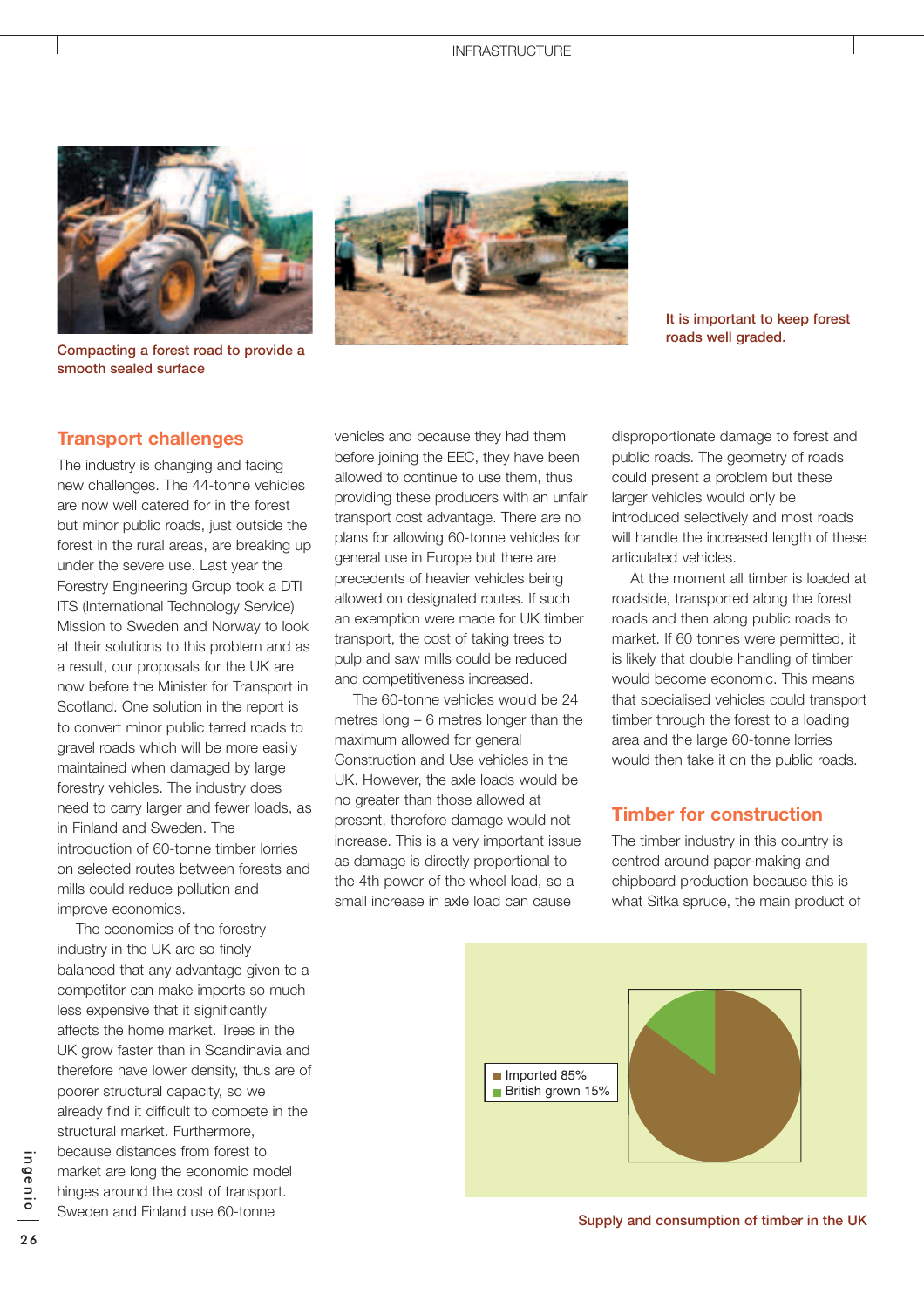#### INFRASTRUCTURE

our forests, is most suited to. The structural timber market is presently only penetrated by home-produced timber by about 10%, partly because Sitka spruce is not of the required quality (as mentioned earlier). This is, therefore, the biggest potential growth area in the UK, but engineering needs to be added to this poor-quality timber. Production from our forests has doubled over the last 10 years and is set to double again in the next 10 but there are no ready markets.

We in Forestry Civil Engineering have taken on the challenge by initiating 'InTeC' (Innovative Timber Engineering in the Countryside) which will research new high-tech structural uses for timber by adding engineering. We are doing this in partnership with the Building Research Establishment, Timber Research and Development Association, working together with universities.

InTeC is proposed to be a 5-year applied research programme to find new ways to use home-grown timber for structures. Year 1 is complete and



**A low-cost lorry bridge**



**A more unusual timber bridge**

was very much a desk study of what has been happening elsewhere internationally and what needs to be done in the UK. Subsequent years will be a collection of specific research projects focused on producing something of value for a client. Much of the research is liable to be assimilation of current work completed elsewhere, adjusted to meet UK codes and available tree species. The first focus will be on highway structures because of their high profile and greater public exposure. If the public accepts timber for major structures, then architects and engineers will be more likely to use the material.

The most important historic influences came from the USA and Canada in the 1970s when they began a major research effort into using their traditional construction material in a more sophisticated structural way. Many years ago, timber was available in vast quantities and in large sections which were easily utilised for structures. The modern engineering movements are employing smaller timbers and adding engineering to enhance their capabilities. Glue-laminated beams are common but, being expensive, only fulfil the needs of specialist markets.

The main challenge was to composite smaller sections more cost effectively. That was first done by the Canadians, who mechanically stresslaminated joists using steel posttensioning bars. Timber slabs were produced for bridge decks at very competitive costs and this is one of the core activities of the InTeC initiative in the UK. It is a simple idea with an immediate market and is being exploited in many countries throughout the developed world.

Much valuable work has been done by Michael Ritter of the United States Department of Agriculture (USDA) and he has taken the technology to Australia where Keith Crews has taken the structural use of timber to a new level. The Nordic Timber Council, through Otto Kleppe and Eric Aashiem, are developing major structures along

similar lines. They have recently built some very impressive cost-effective bridges over motorways, competing with steel and concrete and winning hands-down on aesthetic and environmental grounds.

Although highway structures will provide a high-profile use for timber, the building industry has the potential to use it in large quantities. To this end one early project connected to InTeC is the 'New Age Flitch Beam' being developed by the Timber Research and Development Association (TRADA) in conjunction with suppliers, manufacturers and Forestry Civil Engineering. Flitch beams are composites of steel plates and timber joists and have been around for a hundred years, but the new research employs a unique shot-fired doweling system to replace the original timeconsuming and costly bolting. This project is nearing completion and will have immediate application for timberframe houses. Large spans will be possible at lower costs than by simply using more timber, and connections will be revolutionised. Ongoing evaluation will no doubt find many new applications for this innovative idea.

## **New projects and resources**

InTeC has evaluated about a dozen possible projects to develop the use of timber in ways new to the UK. The majority involve compositing with other materials but basic uses, for example telephone boxes, pillar boxes, road signs, crash barriers and commercial buildings, are all on the agenda. Separate projects will be set up and finance will have to be found from industry, although it is hoped that government departments can be persuaded to help in the initial stages.

Scottish Enterprise is helping forestry through a 'cluster industry' status, established a year ago, and one main project is to set up a centre of excellence for timber engineering in a university. This will ensure that young engineers and architects are introduced